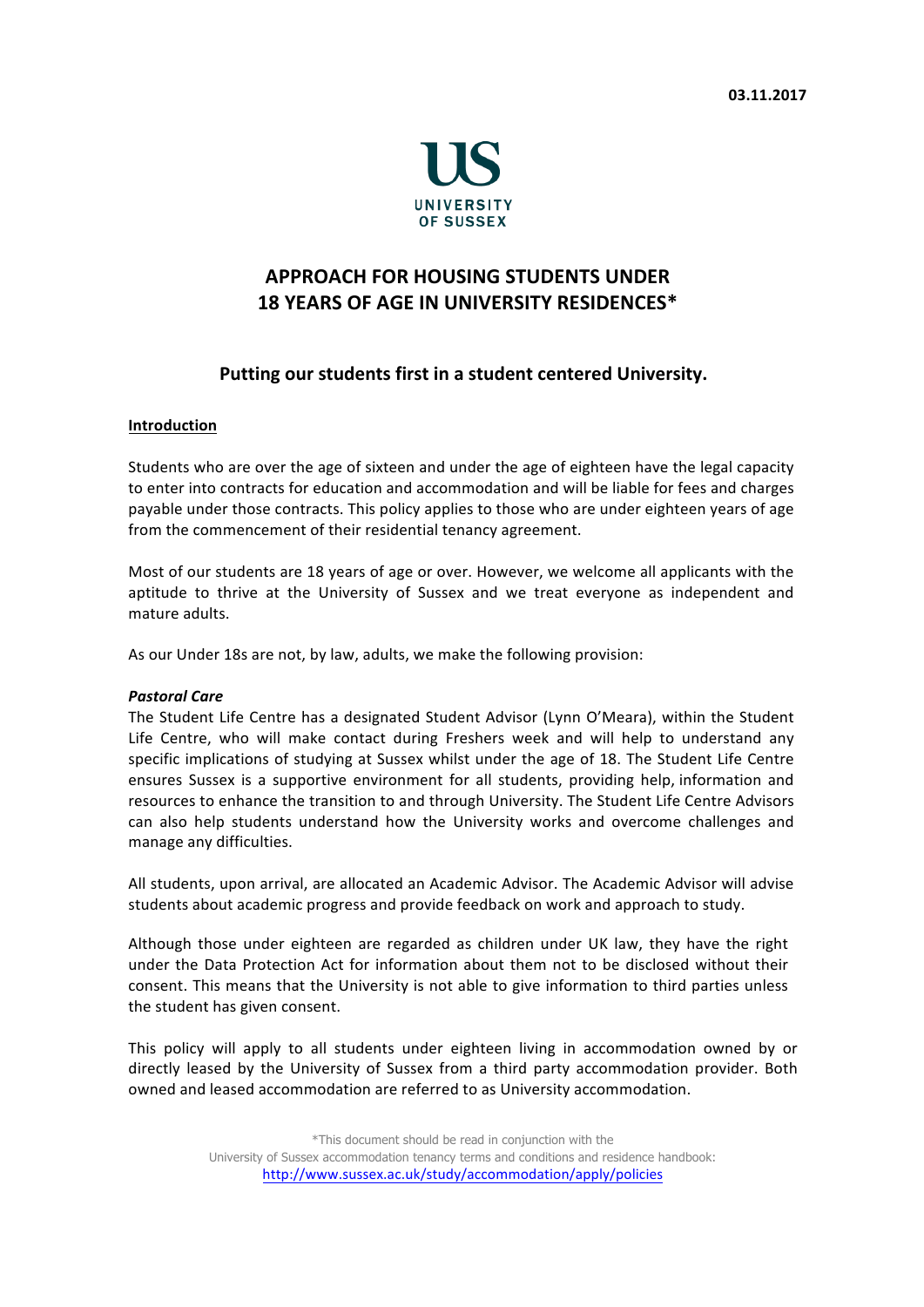This policy does not apply to persons under 18 who use the University's Residences during vacation time following a booking made over the summer or to children of students residing in University allocated accommodation. These categories are covered in the bespoke contracts agreed with summer school providers and the component duties of care, including safeguarding, and sufficient supervision ratios agreed in advance.

#### **Allocating!accommodation!**

Those under eighteen will be allocated into accommodation with an adjacent twenty-four hour reception point on campus, subject to availability, such as York House in single rooms (corridor rather than flat) with access to adjacent, single, lockable, bathroom facilities. The residential welfare support team are also based in York House.

The accommodation provided is secure and meets fire and safety legislation as per the UUK Code of standards for University managed accommodation. In addition to a study bed-space, a suitable facility for meal preparation is provided.

Students are not supervised during their free time in the accommodation, however comprehensive information is provided to all students about who to contact if necessary either in or out of hours. The campus is essentially an adult environment.

CCTV provision within the Residences is located only in selected communal areas, i.e. lobbies and launderette, and where this is located, signing is provided.

## **Support and guidance**

Led by Student Services, all residents have access to a comprehensive residential welfare support system. Within the accommodation there are Residential Advisors (RA) who provide out of hours support and welfare. Further information about RAs, and the links to the broad range of student services available, including our Student Life Centre, at the University is published here: www.sussex.ac.uk/campus-support

Students who are sixteen or over have the legal capacity to consent to medical treatment. Parents/guardians must be aware that the University cannot provide any consent for emergency medical treatment for a student. Students who are under eighteen may have any refusal to consent to life-saving treatment overridden by a parent, but the views of the child must be taken into account. Emergency contact details must therefore be provided to the University prior to the student's arrival. In such circumstances, decisions about treatment and treatment itself will be a matter for the medical practitioners.

If a student or staff member has any concern about the welfare of an under eighteen student, these concerns should be reported to the Director of Student Services, who is the University's designated safeguarding officer: www.sussex.ac.uk/studentservices/issues

#### **Residential staff**

The day-to-day operations of the residence, including portering, Building Managers,

\*This document should be read in conjunction with the University of Sussex accommodation tenancy terms and conditions and residence handbook: http://www.sussex.ac.uk/study/accommodation/apply/policies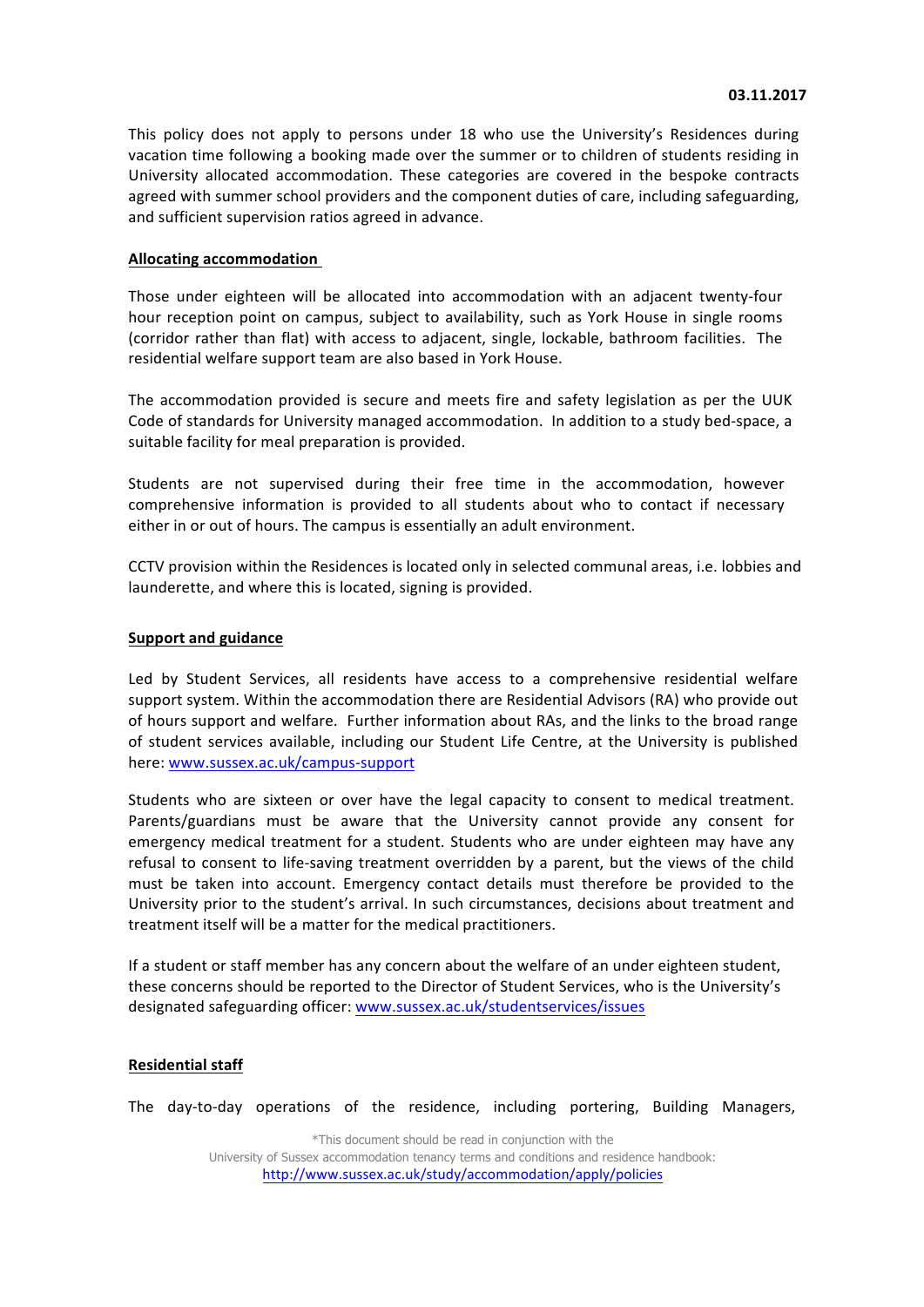housekeeping etc, is managed by colleagues from Sussex Estates and Facilities (SEF), who also oversee the admittance of contractors and other third part employees in the residences via established sign in procedures.

SEF staff have access to the age of residents via the University's residential software, StarRez and will ensure that SEF staff are not working alone when in the bedroom of a resident under eighteen years of age, such as when responding to maintenance requests which will instead be completed when the bedroom is empty. Cleanliness of bed-spaces is the responsibility of the resident and is not provided, except where the resident has an en-suite facility. York House, the main base for those under eighteen years of age is not-ensuite. On occasions where an under eighteen resident is allocated to en-suite accommodation, SEF staff will ensure that the housekeeper will not enter the room alone, working instead when the room is unoccupied (with prior agreement from the resident) or in pairs with the Building Manager. The Building Manager will have passed DBS checks.

There is a clear management structure within the residences and an established formal complaints procedure (stage 1 of the University's formal complaints procedure): http://www.sussex.ac.uk/study/accommodation/apply/policies/housing-complaints

## The University's responsibilities to students under the age of 18 years

## **The University will:**

- Offer accommodation to all those students who fulfil the criteria set out in allocation policy.
- Give priority choice of accommodation to students who qualify for the guaranteed accommodation in line with our accommodation guarantee.

http://www.sussex.ac.uk/study/accommodation/accommodation-guarantee

- House students in accommodation close to or where there is easy access to a member of the residential welfare support team.
- Provide documentation, including a Tenancy Agreement and Regulations Booklet, to the student that is required to be accepted before the student can take upresidence.
- **Ensure that staff will only enter student bedrooms acting in accordance with the** Residential Services agreed access policy as published in the University's handbook: www.sussex.ac.uk/study/accommodation/apply/policies
- Provide relevant training and guidance for accommodation staff employed by the University, room key holders and staff with regular access to study bedrooms and emphasize that all of them have a responsibility to report concerns.
- **Treat sympathetically any requests for a change of room within the University** accommodation (always subject to availability and suitability).
- Ensure that students are aware of whom to contact in case of difficulties, and ensure that students have means of ensuring confidentiality where they wish it. The University will try and encourage students to involve a parent or legal guardian / representative where appropriate.

\*This document should be read in conjunction with the University of Sussex accommodation tenancy terms and conditions and residence handbook: http://www.sussex.ac.uk/study/accommodation/apply/policies